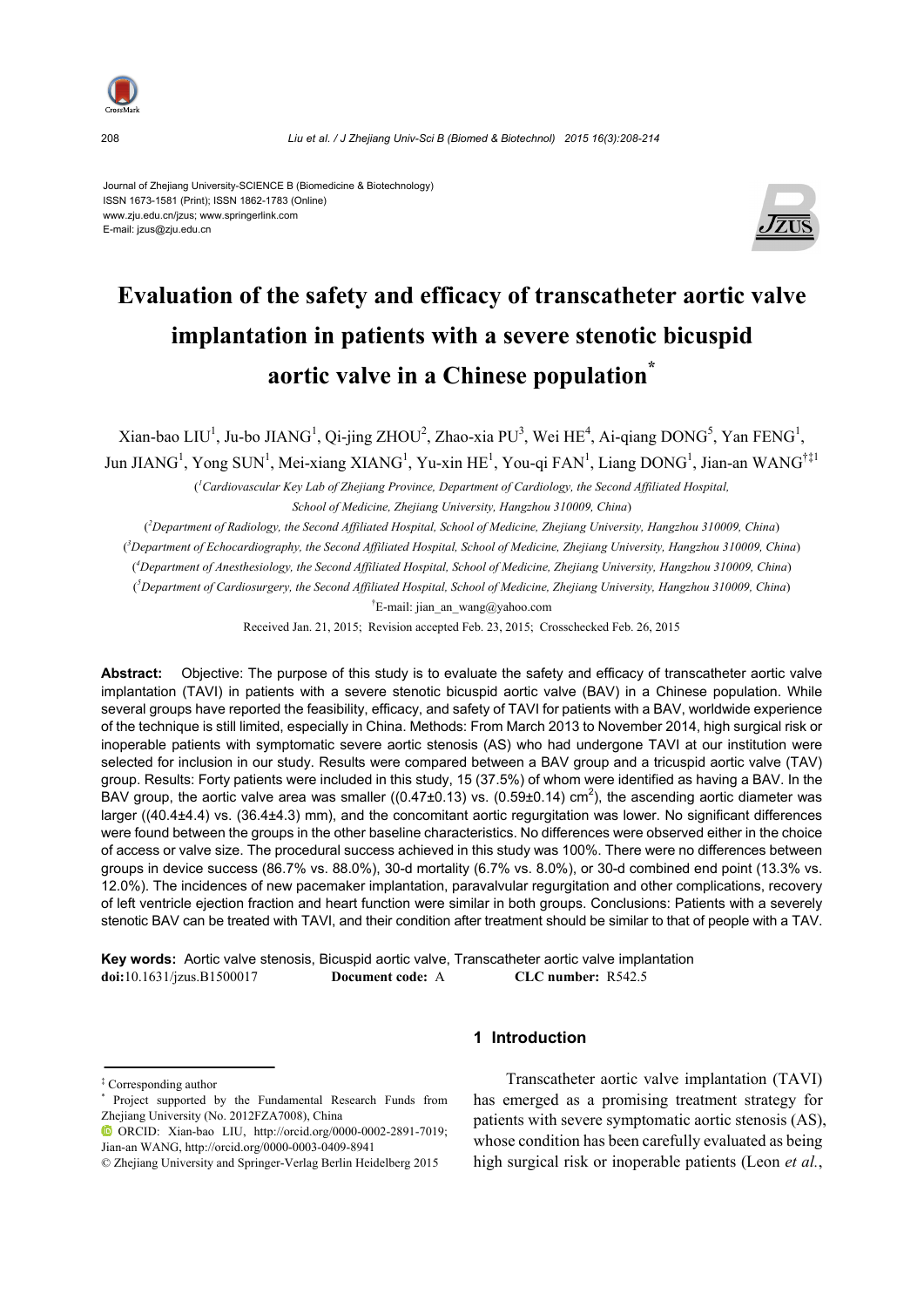*Liu et al. / J Zhejiang Univ-Sci B (Biomed & Biotechnol) 2015 16(3):208-214* 209

2010; Smith *et al.*, 2011; Adams *et al.*, 2014). Despite the great improvements achieved in recent years, unfortunately, TAVI for patients with a bicuspid aortic valve (BAV) is still deemed to be a relative contraindication because of the exclusion of these patients from most clinical trials (Leon *et al.*, 2010; Smith *et al.*, 2011). One possible concern is the unfavorable anatomy of a BAV, which will result in elliptical deployment of a bioprosthesis, increase the procedural complications including residual aortic regurgitation, coronary obstruction, annulus rupture and aortic dissection, and decrease the durability of the bioprosthesis (Zegdi *et al.*, 2008; 2010; Wijesinghe *et al.*, 2010; Himbert *et al.*, 2012). However, BAV is the most common congenital heart disease, occurring in 0.5% to 2.0% of the general population (Roberts, 1970; Nistri *et al.*, 2005; Tutar *et al.*, 2005), and has been observed in about 50% of aortic valves resected during surgical aortic valve replacement (SAVR) (Roberts and Ko, 2005). Although several groups have reported the feasibility, efficacy, and safety of TAVI for patients with a BAV (Wijesinghe *et al.*, 2010; Himbert *et al.*, 2012; Hayashida *et al.*, 2013; Bauer *et al.*, 2014; Costopoulos *et al.*, 2014; Kochman *et al.*, 2014), global experience of the procedure is lacking, especially in China.

The purpose of this study is to evaluate the safety and efficacy of TAVI in patients with a severe stenotic BAV in a Chinese population.

### **2 Subjects and methods**

From March 2013, consecutive patients with symptomatic severe AS (valve area  $\leq 1.0$  cm<sup>2</sup>), who had undergone TAVI at our institution, were prospectively included in this study. The inclusion criteria for candidates with TAVI included surgical high risk defined as logistic EuroSCORE ≥20%, or other risk factors not included in the risk scores (e.g. frailty, porcelain aorta, previous chest radiotherapy, and advanced age). The decision to proceed with TAVI was reviewed by a dedicated heart valve team, including experienced interventional cardiologists, general cardiologists, cardiac surgeons, anesthesiologists, and cardiac radiologists. Between March 2013 and November 2014, a total of 40 patients underwent TAVI, 15 (37.5%) of whom had a BAV.

According to a previous report (Hayashida *et al.*, 2013), BAVs are defined as having deformed aortic valves with two functional cusps forming a valve mechanism with less than three zones of parallel apposition between the cusps. BAVs are classified into three types depending on the number of raphes: type 0, valves with no raphes; type 1, valves with one raphe; and type 2, valves with two raphes (Sievers and Schmidtke, 2007). Patients with functional BAVs due to commissural fusion in tricuspid aortic valves (TAVs) were not included in the BAV group. The diagnosis of BAV was made by imaging specialists through transthoracic echocardiography (TTE) and dualsource computed tomography (DSCT) in all cases.

As to procedure aspects, the selection of the transfemoral access or alternative approaches, including the subclavian artery and aorta, depended on the size, calcification, and tortuosity of the iliofemoral arterial access performed by a DSCT. The choices of general or local anesthesia, cutting down or puncture of vascular access were made according to each patient's condition and the operator's experience. Two valve prostheses, CoreValve (Medtronic Inc., Minneapolis, Minnesota, USA) in diameters of 23, 26, 29, and 31 mm and VENUS A (Venus Medtech, Hangzhou, China) in diameters of 23, 26, 29, and 32 mm, were used in this study. All patients received dual antiplatelet therapy daily before TAVI or were administered a loading dosage of 300 mg of clopidogrel and 300 mg of aspirin before the procedure. After the successful preparation of the vascular access, a bolus of intravenous heparin (70 IU/kg) was injected to achieve an activated clotting time of 250 to 300 s, which was checked and adjusted every 30 min thereafter. Clopidogrel at 75 mg/d was used for 3 to 6 months after the procedure and aspirin at 100 mg/d will be continued for life if there were no contraindications. Oral anticoagulation was administered if necessary. Follow-up data from all the patients were collected at 30 d, including clinical assessment, electrocardiography, and TTE data.

Clinical end points and device success were defined according to the standardized definitions for TAVI published by the Valve Academic Research Consortium (Leon *et al.*, 2011). The main end points derived from this study were the all-cause 30-d mortality, a 30-d safety composite end point, and device success. The combined 30-d safety end points included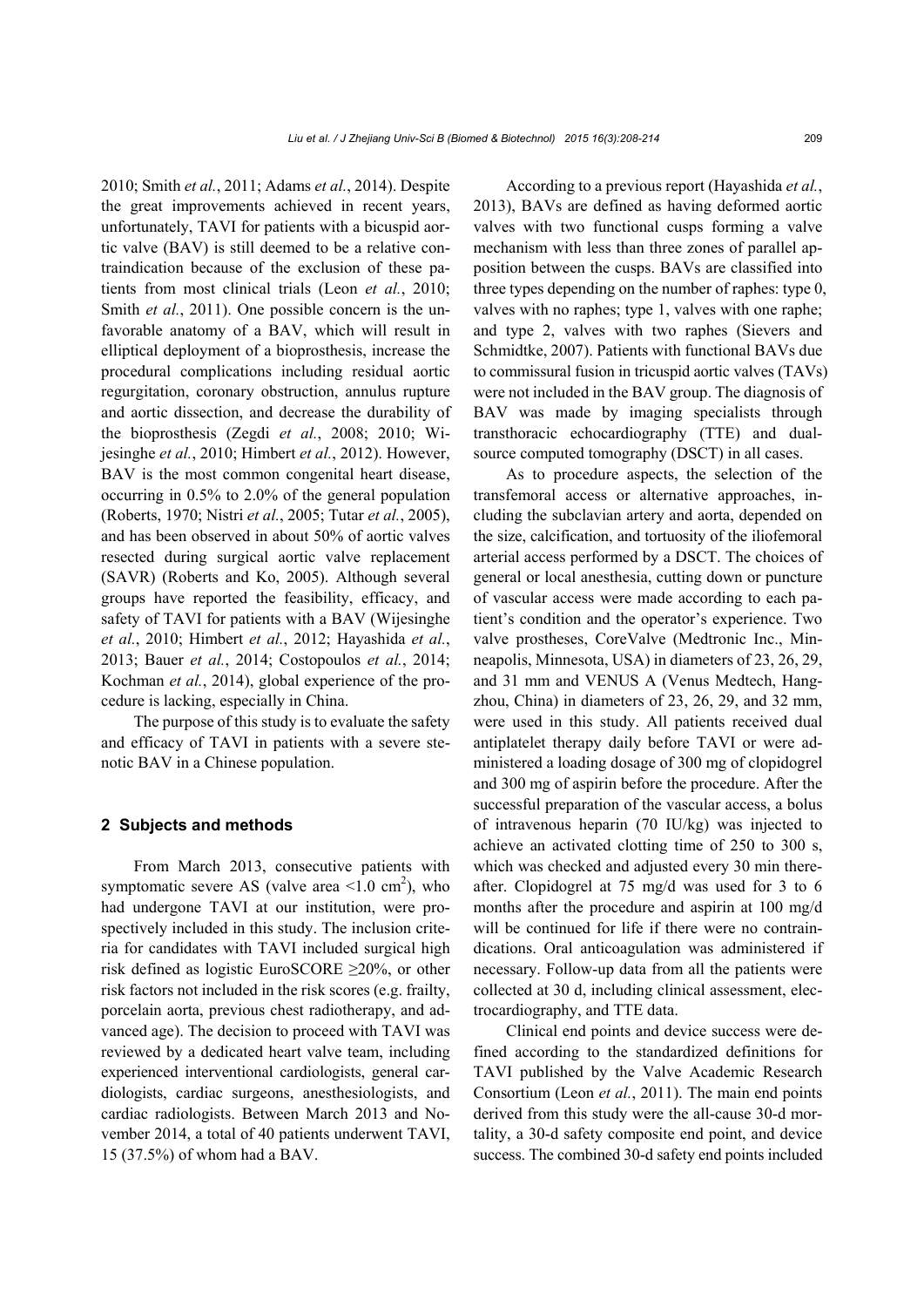all-cause mortality, major stroke, life-threatening bleeding, acute kidney injury stage 3 (including renal replacement therapy), periprocedural myocardial infarction, major vascular complications and repeated procedure for valve-related dysfunction (surgical or interventional therapy). Device success was defined as successful vascular access, delivery and deployment of a single prosthesis in the proper anatomical location, successful retrieval of the delivery system and intended performance of the prosthetic heart valve (aortic valve area  $>1.2$  cm<sup>2</sup> and mean aortic valve gradient <20 mmHg or peak velocity <3 m/s,

without moderate or severe prosthetic valve aortic regurgitation) (Leon *et al.*, 2011).

Qualitative variables are expressed as numbers or percentages and quantitative variables as mean± standard deviation (SD). The unpaired Student's *t*-test or Wilcoxon rank-sum test was used to compare quantitative variables according to the variable's distribution. Qualitative variables were compared using the Fisher exact test. Statistical significance was defined as *P*<0.05. The data were analyzed using SPSS statistics 21.0 (SPSS Inc., Chicago, Illinois, USA).

| Characteristics                              | Total           | <b>BAV</b>      | <b>TAV</b>      | $P$ -value |  |
|----------------------------------------------|-----------------|-----------------|-----------------|------------|--|
|                                              | $(n=40)$        | $(n=15)$        | $(n=25)$        |            |  |
| Age (year)                                   | $75.7 \pm 5.5$  | $75.4 \pm 5.7$  | $75.8 \pm 5.5$  | 0.81       |  |
| Men                                          | $26(65.0\%)$    | $9(60.0\%)$     | 17 (68.0%)      | 0.61       |  |
| BMI $(kg/m2)$                                | $24.4 \pm 3.4$  | $23.6 \pm 4.8$  | $21.7 \pm 3.1$  | 0.32       |  |
| Hypertension                                 | 19 (47.5%)      | $5(33.3\%)$     | 14 (56.0%)      | 0.17       |  |
| Diabetes mellitus                            | $3(7.5\%)$      | $0(0\%)$        | $3(12.0\%)$     | 0.44       |  |
| Coronary artery disease                      | $12(30.0\%)$    | $3(20.0\%)$     | $9(36.0\%)$     | 0.48       |  |
| Previous MI                                  | $0(0\%)$        | $0(0\%)$        | $0(0\%)$        | 1.00       |  |
| Previous CABG                                | $0(0\%)$        | $0(0\%)$        | $0(0\%)$        | 1.00       |  |
| Previous PCI                                 | $6(15.0\%)$     | $3(20.0\%)$     | $3(12.0\%)$     | 0.82       |  |
| Previous valve surgery                       | $0(0\%)$        | $0(0\%)$        | $0(0\%)$        | 1.00       |  |
| Previous pacemaker/ICD implantation          | $0(0\%)$        | $0(0\%)$        | $0(0\%)$        | 1.00       |  |
| Cerebral vascular disease                    | $2(5.0\%)$      | $0(0\%)$        | $2(8.0\%)$      | 0.52       |  |
| Peripheral vascular disease                  | $6(15.0\%)$     | $2(13.3\%)$     | $4(16.0\%)$     | 1.00       |  |
| Atrial fibrillation                          | $3(7.5\%)$      | $1(6.7\%)$      | $2(8.0\%)$      | 1.00       |  |
| COPD                                         | $8(20.0\%)$     | 4(26.7%)        | $4(16.0\%)$     | 0.68       |  |
| Chronic renal insufficiency (eGFR<60 ml/min) | $16(40.0\%)$    | 4(26.7%)        | 12 (48.0%)      | 0.18       |  |
| Pulmonary hypertension (SPAP>60 mmHg)        | $5(12.5\%)$     | $2(13.3\%)$     | $3(12.0\%)$     | 1.00       |  |
| Malignancy                                   | $4(10.0\%)$     | $0(0\%)$        | $4(16.0\%)$     | 0.28       |  |
| NYHA class III-IV                            | 34 (85.0%)      | 13 (86.7%)      | 21 (84.0%)      | 1.00       |  |
| Logistic EuroSCORE (%)                       | $19.6 \pm 13.6$ | $16.1 \pm 11.1$ | $21.8 \pm 14.7$ | 0.22       |  |
| STS score $(\% )$                            | $7.1 \pm 5.2$   | $5.6{\pm}4.1$   | $7.5 \pm 5.9$   | 0.18       |  |
| LVEF $(\% )$                                 | $51.0 \pm 12.5$ | $51.1 \pm 12.6$ | $51.0 \pm 12.7$ | 0.90       |  |
| LVEF<40%                                     | 9(22.5%)        | $3(20.0\%)$     | $6(24.0\%)$     | 1.00       |  |
| Aortic-valve area $(cm2)$                    | $0.54 \pm 0.15$ | $0.47 \pm 0.13$ | $0.59 \pm 0.14$ | 0.02       |  |
| Aortic-valve gradient (mmHg)                 | $58.0 \pm 16.8$ | $64.1 \pm 19.5$ | $54.3 \pm 14.2$ | 0.08       |  |
| Peak velocity (m/s)                          | $4.9 \pm 0.7$   | $5.1 \pm 0.8$   | $4.9 \pm 0.6$   | 0.29       |  |
| $AR(0-4)$                                    | $2.2 \pm 0.8$   | $1.8 \pm 0.9$   | $2.4 \pm 0.7$   | 0.01       |  |
| AR > 2                                       | 15(37.5%)       | $2(13.3\%)$     | $13(52.0\%)$    | 0.01       |  |
| Mitral regurgitation (0-4)                   | $2.3 \pm 0.6$   | $2.3 \pm 0.7$   | $2.2 \pm 0.6$   | 0.32       |  |
| Mean annulus diameter, CT-measured (mm)      | $24.6 \pm 2.4$  | $24.7 \pm 1.8$  | $24.6 \pm 2.7$  | 0.96       |  |
| Short-axis annulus size, CT-measured (mm)    | $21.5 \pm 2.3$  | $21.8 \pm 1.9$  | $21.3 \pm 2.5$  | 0.58       |  |
| Long-axis annulus size, CT-measured (mm)     | $27.6 \pm 3.1$  | $27.7 \pm 3.1$  | $27.5 \pm 3.2$  | 0.87       |  |
| Ascending aorta diameter, CT-measured (mm)   | 37.9±4.7        | $40.4 \pm 4.4$  | $36.4 \pm 4.3$  | 0.01       |  |

| Table 1 Baseline characteristics of patients in this study |  |
|------------------------------------------------------------|--|
|                                                            |  |

Data are expressed as mean±SD or number (percentage), except *P*-values. BAV: bicuspid aortic valve; TAV: tricuspid aortic valve; BMI: body mass index; MI: myocardial infarction; CABG: coronary artery bypass graft; PCI: percutaneous coronary intervention; ICD: implantable cardioverter defibrillator; COPD: chronic obstructive pulmonary disease; eGFR: estimated glomerular filtration rate; SPAP: systolic pulmonary artery pressure; NYHA: New York Heart Association; STS: Society of Thoracic Surgeons; LVEF: left ventricular ejective fraction; AR: aortic regurgitation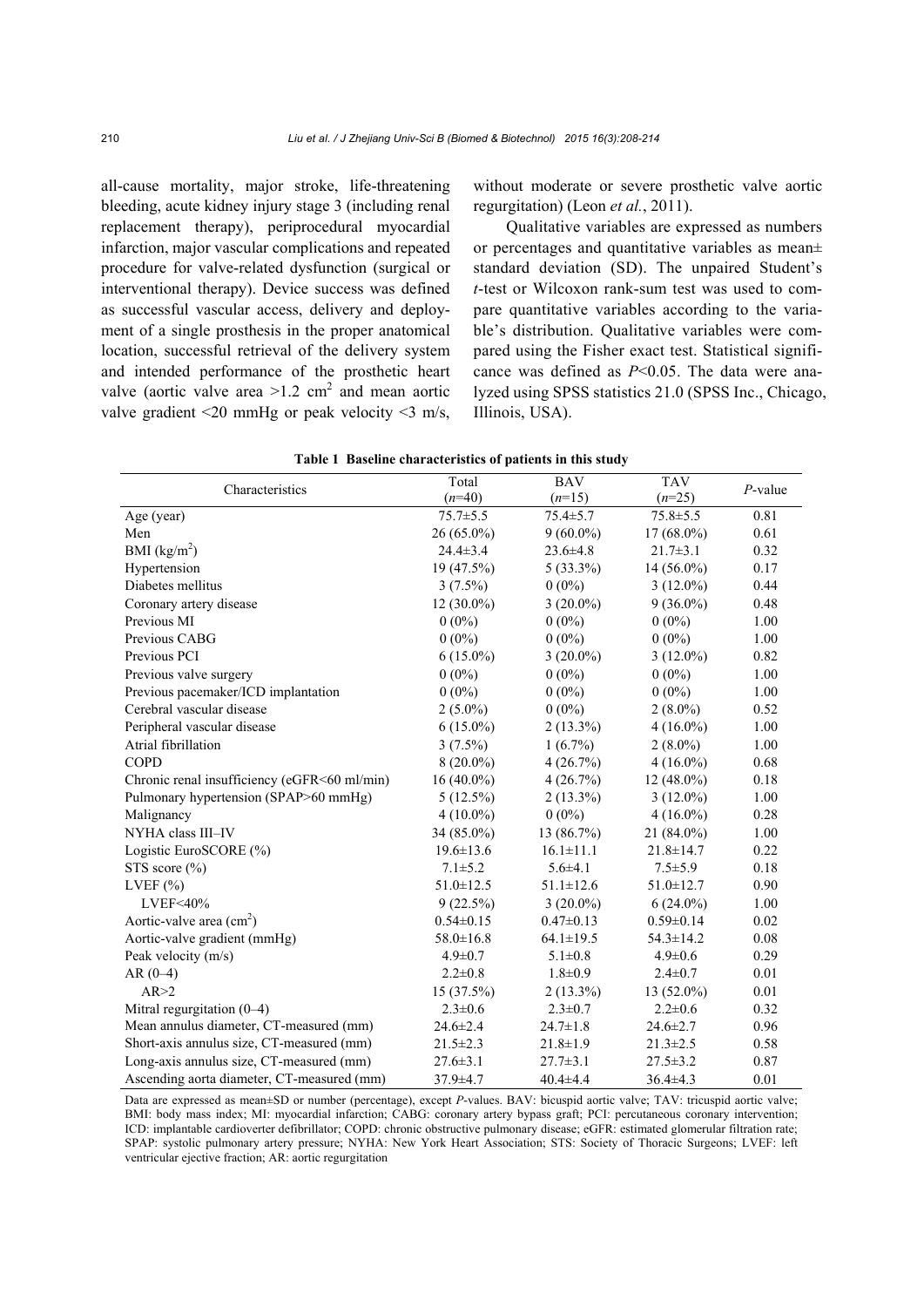## **3 Results**

From March 2013 to November 2014, a total of 40 patients with symptomatic severe AS undergoing TAVI were consecutively included in this study. Fifteen of these patients (37.5%) were identified as having a BAV by DSCT and TTE. The BAV group consisted of type 0 (11 cases) and type 1 (4 cases) according to previously described criteria (Sievers and Schmidtke, 2007). The aortic valve area was much smaller  $((0.47 \pm$ 0.13) vs.  $(0.59\pm0.14)$  cm<sup>2</sup>,  $P=0.02$ ) and the mean gradient was higher ((64.1±19.5) vs. (54.3±14.2) mmHg, *P*=0.08) in the BAV group, and concomitant aortic regurgitation occurred more often in the TAV group as shown by TTE (Table 1). The ascending aortic diameter was larger  $((40.4 \pm 4.4)$  vs.  $(36.4 \pm 4.3)$  mm, *P*=0.01) in the BAV group according to DSCT evaluation. No significant differences were found between the BAV and TAV groups in other baseline and clinical characteristics (Table 1).

CoreValve was implanted in 72.5% of cases and VENUS A in the rest. The transfemoral approach was used in 90% of cases, a subclavian approach in only one patient and direct aortic access in three patients. A 29-mm prosthesis was most frequently applied, whether CoreValve or VENUS A. However, no difference was observed between the BAV and TAV groups in either the choice of access or the valve size (Table 2).

A procedural success rate of 100% was achieved in this study. Device success was 86.8% in the BAV group and 88.0% in the TAV group (*P*=1.00), and the incidence of second valve implantation was similar in each group. New pacemakers were implanted in 5 patients (12.5%), 2 from the BAV group (13.3%) and 3 from the TAV group (12.0%). No annulus rupture, coronary occlusion or conversion to open heart surgery occurred. There were no significant differences between the two groups in bleeding, cerebrovascular accidents, major vascular complications, or myocardial infarction after the procedure. No acute kidney injury or new onset atrial fibrillation was observed in either group (Table 3).

All patients were followed up for one month. There were no differences between the two groups in the incidence of 30-d mortality (6.7% vs. 8.0%,  $P=1.00$ ) or 30-d combined safety end point (12.5% vs. 12.0%, *P*=1.00) (Table 3). Clinical follow-up showed that the heart function status in both groups had obviously improved, and heart function with NYHA III was found in only one patient with TAV anatomy. Echocardiography showed no differences in aortic

|                           | Case number    |                           |              |            |
|---------------------------|----------------|---------------------------|--------------|------------|
| Variable                  | Total $(n=40)$ | BAV $(n=15)$              | TAV $(n=25)$ | $P$ -value |
| Access                    |                |                           |              |            |
| CoreValve                 | 29 (72.5%)     | $10(66.7\%)$              | $19(76.0\%)$ |            |
| Transfemoral              | $27(67.5\%)$   | $10(66.7\%)$              | $17(68.0\%)$ | 1.00       |
| Transubclavian            | $1(2.5\%)$     | $0(0\%)$                  | $1(4.0\%)$   | 1.00       |
| Transaortic               | $1(2.5\%)$     | $0(0\%)$                  | $1(4.0\%)$   | 1.00       |
| <b>VANUS A</b>            | 11(27.5%)      | $5(33.3\%)$               | $6(24.0\%)$  | 0.78       |
| Transfemoral              | 9(22.5%)       | $3(20.0\%)$               | $6(24.0\%)$  | 1.00       |
| Transubclavian            | $0(0\%)$       | $0(0\%)$                  | $0(0\%)$     | 1.00       |
| Transaortic               | $2(5.0\%)$     | $2(13.3\%)$               | $0(0\%)$     | 0.14       |
| Transfemoral access TOTAL | $36(90.0\%)$   | 13 (86.7%)                | $23(92.0\%)$ | 1.00       |
| Valve size                |                |                           |              |            |
| CoreValve                 |                |                           |              |            |
| $23 \text{ mm}$           | $1(2.5\%)$     | $0(0\%)$                  | $1(4.0\%)$   | 1.00       |
| $26 \text{ mm}$           | $5(12.5\%)$    | $1(6.7\%)$                | $4(16.0\%)$  | 0.71       |
| 29 mm                     | 19(47.5%)      | $9(60.0\%)$               | $10(40.0\%)$ | 0.22       |
| $31$ mm                   | $4(10.0\%)$    | $0(0\%)$                  | $4(16.0\%)$  | 0.28       |
| <b>VANUS A</b>            |                |                           |              |            |
| $23 \text{ mm}$           | $1(2.5\%)$     | $0(0\%)$                  | $1(4.0\%)$   | 1.00       |
| $26 \text{ mm}$           | $3(7.5\%)$     | $2(13.3\%)$<br>$1(4.0\%)$ |              | 0.64       |
| 29 mm                     | $6(15.0\%)$    | $3(20.0\%)$               | $3(12.0\%)$  | 0.82       |
| 32 mm                     | $1(2.5\%)$     | $0(0\%)$                  | $1(4.0\%)$   | 1.00       |

**Table 2 Delivery access, type, and size of implanted valves**

\* Data are expressed as number (percentage). BAV: bicuspid aortic valve; TAV: tricuspid aortic valve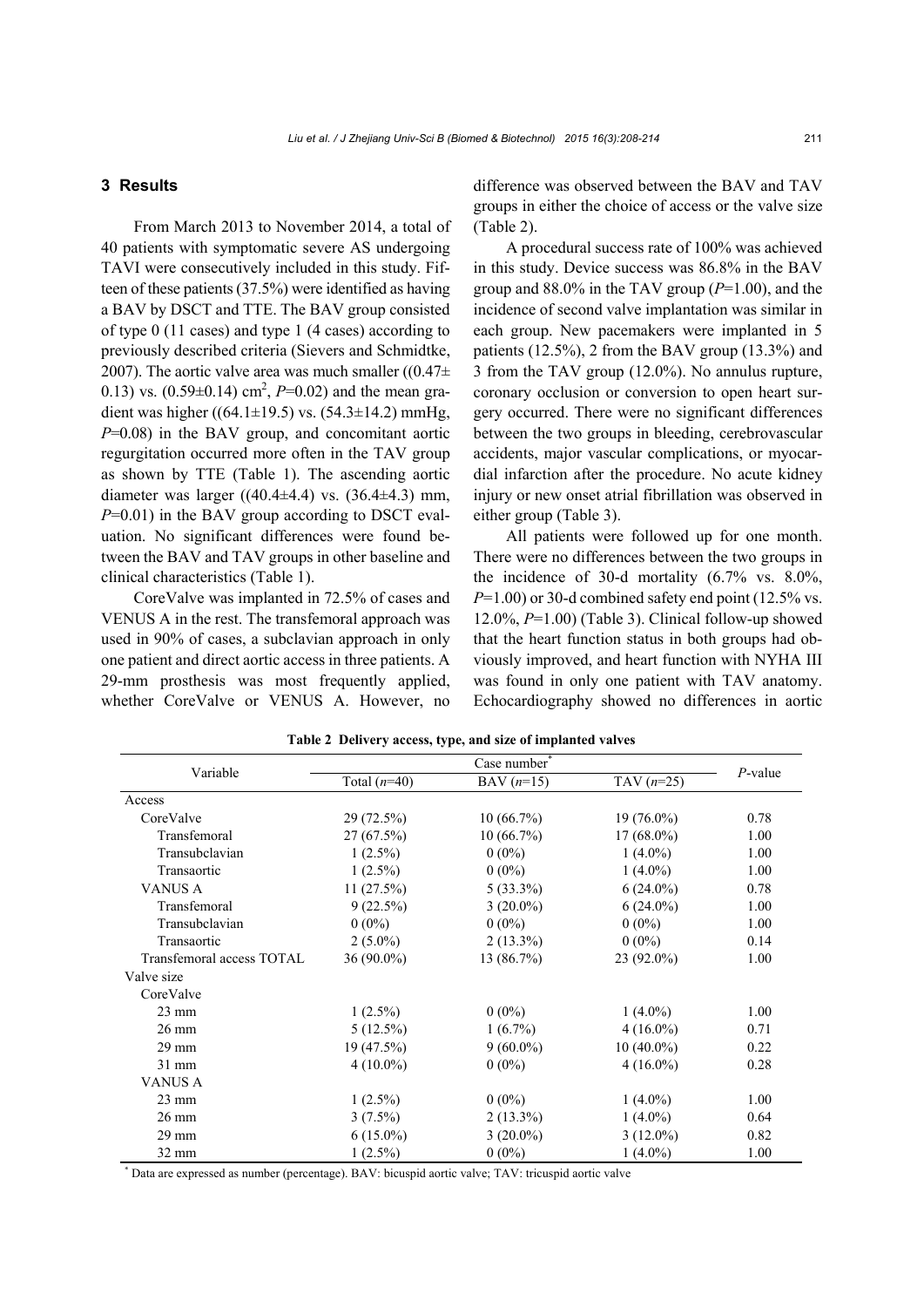valve area, mean gradient, peak velocity, or paravalvular regurgitation. No significant difference was observed in the amelioration of the left ventricular ejection fraction (LVEF), which increased from  $(51.1 \pm 12.6)\%$  to  $(58.3 \pm 7.6)\%$  in the BAV group and from  $(51.0 \pm 12.7)$ % to  $(57.4 \pm 6.9)$ % in the TAV group (Table 3).

### **4 Discussion**

In this study, the characteristics and clinical outcomes of patients with severe symptomatic BAV who underwent TAVI, were compared to those with a TAV. We found that the incidences of 30-d mortality, 30-d combined safety end point, and device success

| Variable                                             | Total<br>$(n=40)$ | <b>BAV</b><br>$(n=15)$ | <b>TAV</b><br>$(n=25)$ | $P$ -value |
|------------------------------------------------------|-------------------|------------------------|------------------------|------------|
| Intraprocedural                                      |                   |                        |                        |            |
| Annulus rupture                                      | $0(0\%)$          | $0(0\%)$               | $0(0\%)$               | 1.00       |
| Coronary occlusion                                   | $0(0\%)$          | $0(0\%)$               | $0(0\%)$               | 1.00       |
| Conversion to open heart surgery                     | $0(0\%)$          | $0(0\%)$               | $0(0\%)$               | 1.00       |
| Valve-in-valve                                       | $5(12.5\%)$       | $2(13.3\%)$            | $3(12.0\%)$            | 1.00       |
| Procedural success                                   | 40 (100%)         | 15 (100%)              | 25 (100%)              | 1.00       |
| Device success                                       | 35 (87.5%)        | 13 (86.7%)             | 22 (88.0%)             | 1.00       |
| Postprocedural                                       |                   |                        |                        |            |
| Transfusions $\geq 4$ U                              | $1(2.5\%)$        | $0(0\%)$               | $1(4.0\%)$             | 1.00       |
| Bleeding (life threatening)                          | $1(2.5\%)$        | $0(0\%)$               | $1(4.0\%)$             | $1.00\,$   |
| Bleeding (major)                                     | $6(15.0\%)$       | $1(6.7\%)$             | $5(20.0\%)$            | 0.49       |
| Myocardial infarction                                | $1(2.5\%)$        | $1(6.7\%)$             | $0(0\%)$               | 0.38       |
| Cerebrovascular accident                             |                   |                        |                        |            |
| <b>TIA</b>                                           | $0(0\%)$          | $0(0\%)$               | $0(0\%)$               | 1.00       |
| Stroke                                               | $2(5.0\%)$        | $1(6.7\%)$             | $1(4.0\%)$             | 1.00       |
| minor                                                | $2(5.0\%)$        | $1(6.7\%)$             | $1(4.0\%)$             | 1.00       |
| major                                                | $0(0\%)$          | $0(0\%)$               | $0(0\%)$               | 1.00       |
| Major vascular complications                         | $1(2.5\%)$        | $1(6.7\%)$             | $0(0\%)$               | 0.38       |
| Acute kidney injury                                  | $0(0\%)$          | $0(0\%)$               | $0(0\%)$               | 1.00       |
| New pacemaker                                        | $5(12.5\%)$       | $2(13.3\%)$            | $3(12.0\%)$            | 1.00       |
| New onset atrial fibrillation                        | $0(0\%)$          | $0(0\%)$               | $0(0\%)$               | 1.00       |
| Valve-related dysfunction requiring repeat procedure | $0(0\%)$          | $0(0\%)$               | $0(0\%)$               | 1.00       |
| Aortic-valve area $(cm2)$                            | $1.58 \pm 0.30$   | $1.55 \pm 0.15$        | $1.61 \pm 0.35$        | 0.49       |
| Aortic-valve gradient (mmHg)                         | $10.5 \pm 3.8$    | $9.6 \pm 3.1$          | $11.0 + 4.2$           | 0.38       |
| Peak velocity (m/s)                                  | $2.2 \pm 0.4$     | $2.2 \pm 0.3$          | $2.3 \pm 0.4$          | 0.36       |
| LVEF $(\% )$                                         | $57.7 \pm 7.1$    | $58.3 \pm 7.6$         | $57.4 \pm 6.9$         | 0.72       |
| $PVLR(0-4)$                                          | $1.6 \pm 0.7$     | $1.8 \pm 0.4$          | $1.6 \pm 0.8$          | 0.43       |
| PVLR > 2                                             | $1(2.5\%)$        | $0(0\%)$               | $1(4.0\%)$             | 1.00       |
| $MR(0-4)$                                            | $1.9 \pm 0.7$     | $2.1 \pm 0.5$          | $1.9 \pm 0.8$          | 0.23       |
| MR > 2                                               | $5(12.5\%)$       | $2(13.3\%)$            | $3(12.0\%)$            | 1.00       |
| NYHA III–IV                                          | $1(2.5\%)$        | $0(0\%)$               | $1(4.0\%)$             | 1.00       |
| 30-d mortality                                       |                   |                        |                        |            |
| From any causes                                      | $3(7.5\%)$        | $1(6.7\%)$             | $2(8.0\%)$             | 1.00       |
| From cardiac causes                                  | $1(2.5\%)$        | $0(0\%)$               | $1(4.0\%)$             | 1.00       |
| 30-d composite safety end point                      | $5(12.5\%)$       | $2(13.3\%)$            | $3(12.0\%)$            | 1.00       |

**Table 3 Intraprocedural, postprocedural, and clinical outcomes**

Data are expressed as mean±SD or number (percentage), except *P*-values. BAV: bicuspid aortic valve; TAV: tricuspid aortic valve; TIA: transient ischemic attack; LVEF: left ventricular ejective fraction; PVLR: paravalvular regurgitation; MR: mitral regurgitation; NYHA: New York Heart Association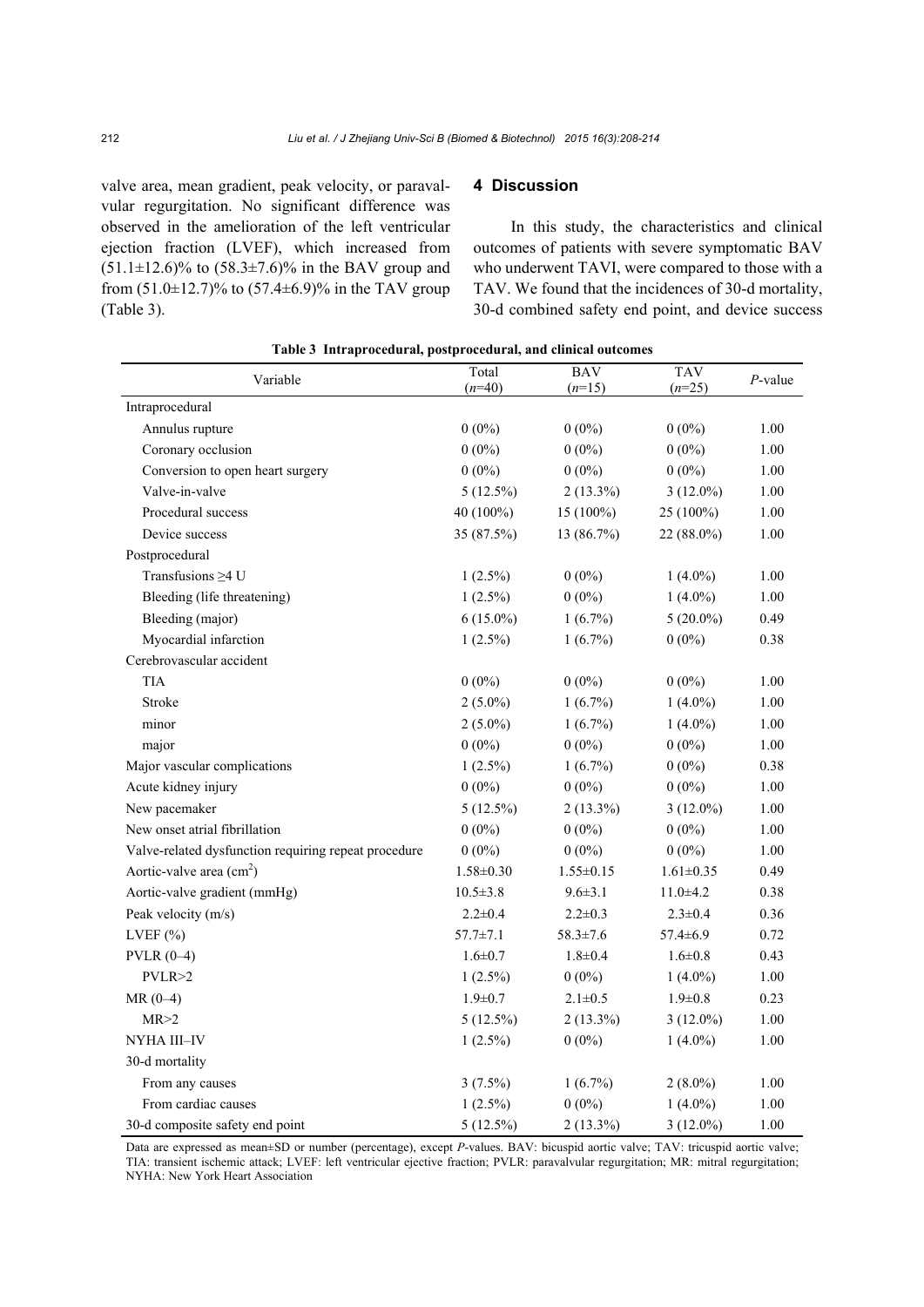of the BAV group were similar to those of the TAV group. The results of this study suggest that TAVI in high surgical risk or inoperable patients with severely stenotic BAV is safe and feasible.

Many studies and some case reports have demonstrated a positive effect of TAVI when used on BAV patients whose condition is inoperable or has a high surgical risk (Wijesinghe *et al.*, 2010; Himbert *et al.*, 2012; Hayashida *et al.*, 2013; Bauer *et al.*, 2014; Costopoulos *et al.*, 2014; Kochman *et al.*, 2014). However, experience from Asian populations, especially from China, is scarce. To our knowledge, this is the first report to compare TAVI in severe AS patients with a BAV versus those with a TAV in a Chinese population. In view of the good performance of the TAVI procedure in patients with a BAV, our results indicate that TAVI can be safely and effectively applied to BAV patients in Chinese populations.

Similar to previous studies of the use of TAVI on patients with a BAV, no increase in complications, such as residual aortic regurgitation, coronary obstruction, annulus rupture, or aortic dissection, was observed in our study. To achieve satisfactory results from the procedure, the selection of the access route according to the anatomy and angulation, choice of balloon size for pre-dilation and valve size, consideration of the implanting depth and whether post-dilation should be used, and how to do the post-dilation are very important. However, no ideal software for the TAVI procedure is available to guide the selection of an appropriate valve for individuals, especially for patients with a BAV. Thus, the experience of the heart valve team and careful discussion before the procedure are crucial to avoid complications during the procedure.

As noted, the proportion of patients with a BAV (15 of 40, 37.5%) in this study was much higher than those of previous studies in Europe (3.0% to 9.2%) (Himbert *et al.*, 2012; Hayashida *et al.*, 2013; Bauer *et al.*, 2014; Costopoulos *et al.*, 2014; Kochman *et al.*, 2014). This phenomenon has also been observed in almost every center that performs TAVI in China, and in some centers as many as 50% of the patients who underwent TAVI had a BAV. Although functional BAVs due to commissural fusion of TAVs may be included in estimates in some centers, the proportion of true BAVs is actually very high in China. In this study, the percentage of BAVs with type 0 was 73.3%. However, epidemic data on the prevalence of BAVs show that the percentage of patients with a severely stenotic BAV among all patients with severe AS is very low. Therefore, further epidemic investigations in the field of AS in Chinese populations are urgently needed.

Aortic dilation is frequently associated with BAV, and surgery of the ascending aorta is indicated in cases of ascending aortic diameter >45 mm when SAVR is scheduled or ascending aortic diameter >50 mm in the presence of other risk factors (Erbel *et al.*, 2014). In our study, patents with ascending aortic diameter >50 mm were excluded. Only two patients with ascending aortic diameter >45 mm (48.4 and 49.4 mm, respectively) were included. However, the surgical risk evaluation suggested these two patients were at high risk and surgery was not recommended by our heart valve team. Thus, careful follow-up of all the patients with aortic dilation should be applied and surgery will be considered when the aortic diameter increased very quickly in accordance with the suggestions of the heart valve team.

Limitations of this study include the small sample size and the short-term of the follow-up. Furthermore, data from only single center were collected, making it difficult to generalize about the use of TAVI for treating BAV patients. Multi-center registries with large samples and long-term follow-up results will make the conclusion more convincing.

In conclusion, in Chinese populations, patients with a severely stenotic BAV can be treated with TAVI, and their condition after treatment should be similar to that of patients with a TAV.

#### **Compliance with ethics guidelines**

Xian-bao LIU, Ju-bo JIANG, Qi-jing ZHOU, Zhao-xia PU, Wei HE, Ai-qiang DONG, Yan FENG, Jun JIANG, Yong SUN, Mei-xiang XIANG, Yu-xin HE, You-qi FAN, Liang DONG, and Jian-an WANG declare that they have no conflict of interest.

All procedures followed were in accordance with the ethical standards of the responsible committee on human experimentation (institutional and national) and with the Helsinki Declaration of 1975, as revised in 2008 (5). Informed consent was obtained from all patients for being included in the study. Additional informed consent was obtained from all patients for whom identifying information is included in this article.

#### **References**

Adams, D.H., Popma, J.J., Reardon, M.J., 2014. Transcatheter